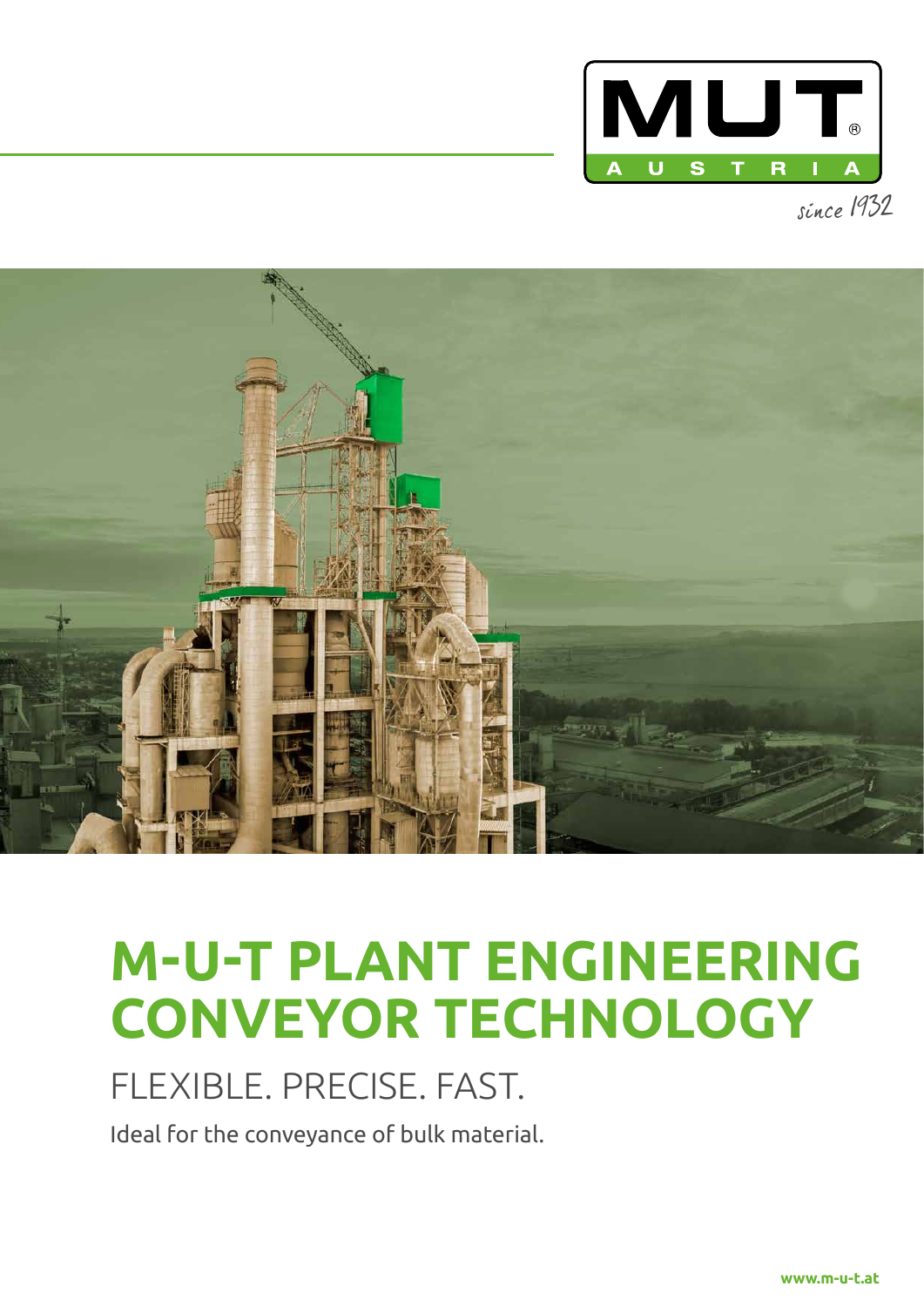### **M-U-T** is specialized in **industrial conveying systems of bulk material**.

**90 years of experience** combined with **numerous successfully implemented projects** result in an expertise that is demonstrated and passed on with every new plant - from **customer-specific development** and **customized process** of material handling to the **installation**, **commissioning** and **after-sales service** of the system.

From **stand-alone power unit** to **modular** and **turnkey plants** .

The **M-U-T conveyor technology**, of the **latest generation**, **individually customized** to the project guarantees **highest precision** even for complex requirements:

- **construction and base material** : e.g.: for road stones, gravel, sand, cement or landfill/excavation material
- lime and gypsum industry: e.g.: for handling, processing, temporary storage, up to the end product
- **paper and pulp industry** : e.g.: for the conveyance and processing of raw materials, pulp and wood chips
- **agriculture and food industry** : e.g.: for sugar, salt, wheat, rape and numerous other raw materials for the agriculture and food industry
- **pre-delivery inspection** incl. **safety-specific functions**
- **simple adjustment** of the user's interface
- **pre-developed software-components** and **modules** for rapid integration into the system
- "No-Code" control development
- **graphical editing** and **animation** of the machines/modules **in the user interface** with **integrated plant-status**, for component identifi cation in real time
- **plant simulation** for pre-commissioning as well as test possibility
- **training possibilities** for employees prior to commissioning
- **maximum performance** of the **control process**  by **flexible adjustment** of the programme
- **predictive analysis** and **anomaly detection**
- permanent and complete **data recording** of all plant states
- **AI-supported** and **cloud-based** control solutions (optional)
- **E** smart financing options (optional)

 **glass industry** : e.g.: for lime stone, soda, quartz sand up to waste glass processing

The **M-U-T-know-how** combined with the **most modern construction** and **production technology** guarantees optimal planning, implementation and coordination of all **modular plant components** :

- **Conveying systems**
- **CONVEYOR belts**
- screw conveyors
- **bucket elevator**
- **ullet** cut-off devices
- silos
- $\blacksquare$  pneumatic conveving systems



- **M-U-T conveyor technology** of the l**atest generation**
- **optimized flow of material** by adjustment of various handling parameters
- **consideration** of **procedural** and **material specific parameters**
- **individual handling** of dropping and flowing characteristics of bulky material
- **precise adjustment** of **processing components** to each other
- **cost-** and **benefit-effective** solution: **permanent system optimization**, during planning and implementing
- **Industry X.0-capable**
- M-U-T-know-how realises special features of **different industrial sectors**

### **Food Industry**

- fulfillment of all **hygienic requirements**
- **material-friendly conveyance**

# **COMBINABLE**

### **VARIABLE**

### **FLEXIBLE**

### **SMART**